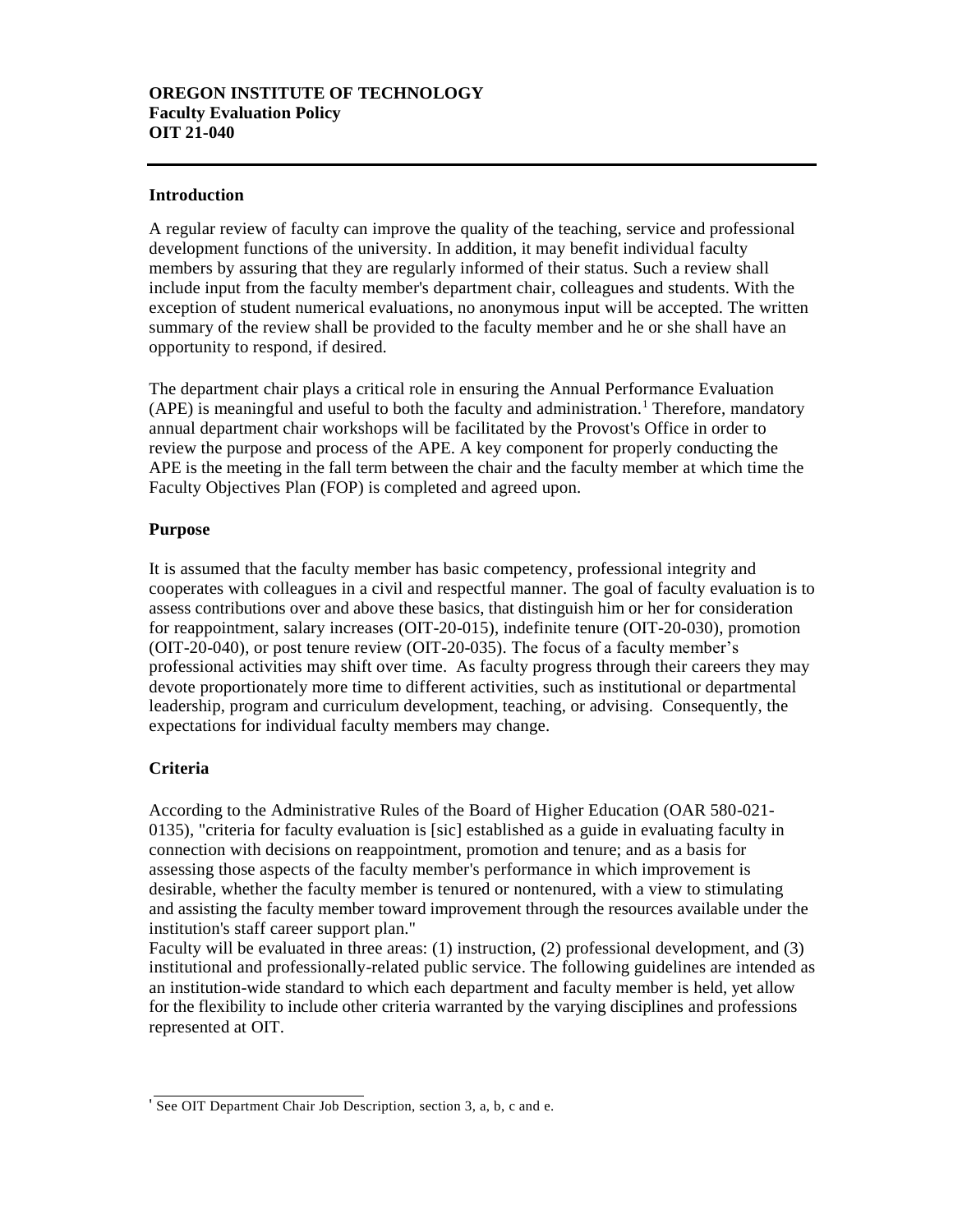# *Instruction*

Given that the primary focus at Oregon Institute of Technology is teaching, faculty will excel in instruction in the following ways:

- Demonstrate knowledge of subject matter.
- Develop and revise curriculum to meet departmental and course objectives, as appropriate.
- Organize and deliver course materials to stimulate interest and discussion.
- Demonstrate growth in instruction.
- Employ a variety of assessment tools for evaluation of both teaching effectiveness and student learning.
- Maintain student numerical evaluations at a departmentally established standard.

## *Professional Development*

Faculty will advance knowledge in education and/or areas consistent with institutional, departmental, and personal goals and objectives. Examples include but are not limited to:

- Write and publish scholarly papers based on relevant research.
- Participate in conferences and conventions in education and/or discipline.
- Participate in workshops and classes in education and/or discipline.
- Hold membership and participate in professional organizations within discipline.
- Participate in professionally relevant employment or consulting.
- Earn a higher degree.
- Earn continuing education units (CEUs).

## *Institutional and Professionally Related Public Service*

*Institutional Service:* Faculty will contribute to the advancement of the institution consistent with institutional, departmental, and personal goals and objectives. Examples include but are not limited to:

- Serve on institutional, departmental, and/or faculty senate committees.
- Participate in student advising.
- Participate in student activities.
- Serve as department coordinator (assessment, advising, curriculum, program, scheduling, etc.).
- Contribute to student recruitment and/or retention.
- Serve as department chair.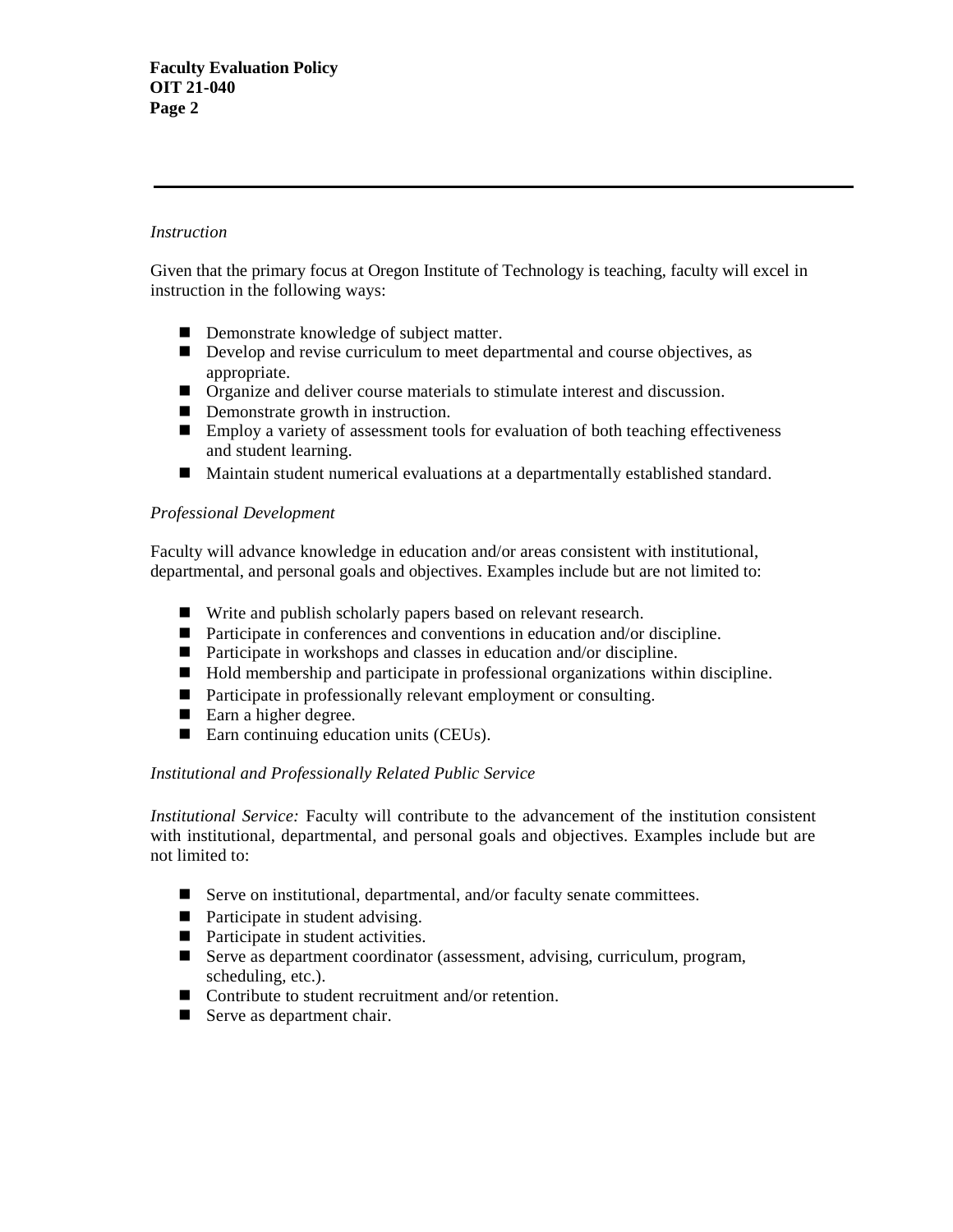**Faculty Evaluation Policy OIT 21-040 Page 3**

- Serve on faculty senate.
- Develop and maintain equipment maintenance budgets, schedules, etc.
- **Participate in special projects (i.e., grants, on-campus presentations and conferences,** documentation development, etc.)
- Develop and/or provide distance delivery courses.
- Teach summer session courses.
- Write grants to support or participate in development of sponsored programs.

*Professionally Related Public Service:* Faculty may choose to make connections in the public sector for no fee consistent with institutional, departmental, and personal goals and objectives. Examples include but are not limited to:

- Provide consulting services in area of expertise.
- Serve on boards and committees.
- Hold office in professional organizations.
- Serve in field of expertise or education (i.e., high school mentoring, public speaking, math contests, fund raising, etc.)
- Participate in outreach programs (TWIST, Expanding Your Horizons, etc.)

## **Procedure**

All faculty with an FTE of 0.5 or more shall be reviewed annually. The Annual Performance Evaluation will be based upon the following:

- Faculty Objectives Plan
- Student Evaluations of Instruction

## *Faculty Objectives Plan*

The purpose of the Faculty Objectives Plan (FOP) is to ensure that individual and departmental objectives support and address institutional objectives. The FOP accounts for the academic year and inclusion of any previous spring accomplishments that occurred after the APE and summer accomplishments.

The FOP (Attachment A) will be completed and a copy provided to the department chair by Friday of week 4 of Fall term. The department chair will meet with the faculty member by the end of week 6 of Fall term to discuss objectives and, as necessary, to provide direction to assure contribution in the three areas of required criteria. The faculty member's accomplishment of those objectives will be the basis of the Annual Performance Evaluation (APE). The FOP will be signed by the faculty member and the department chair.